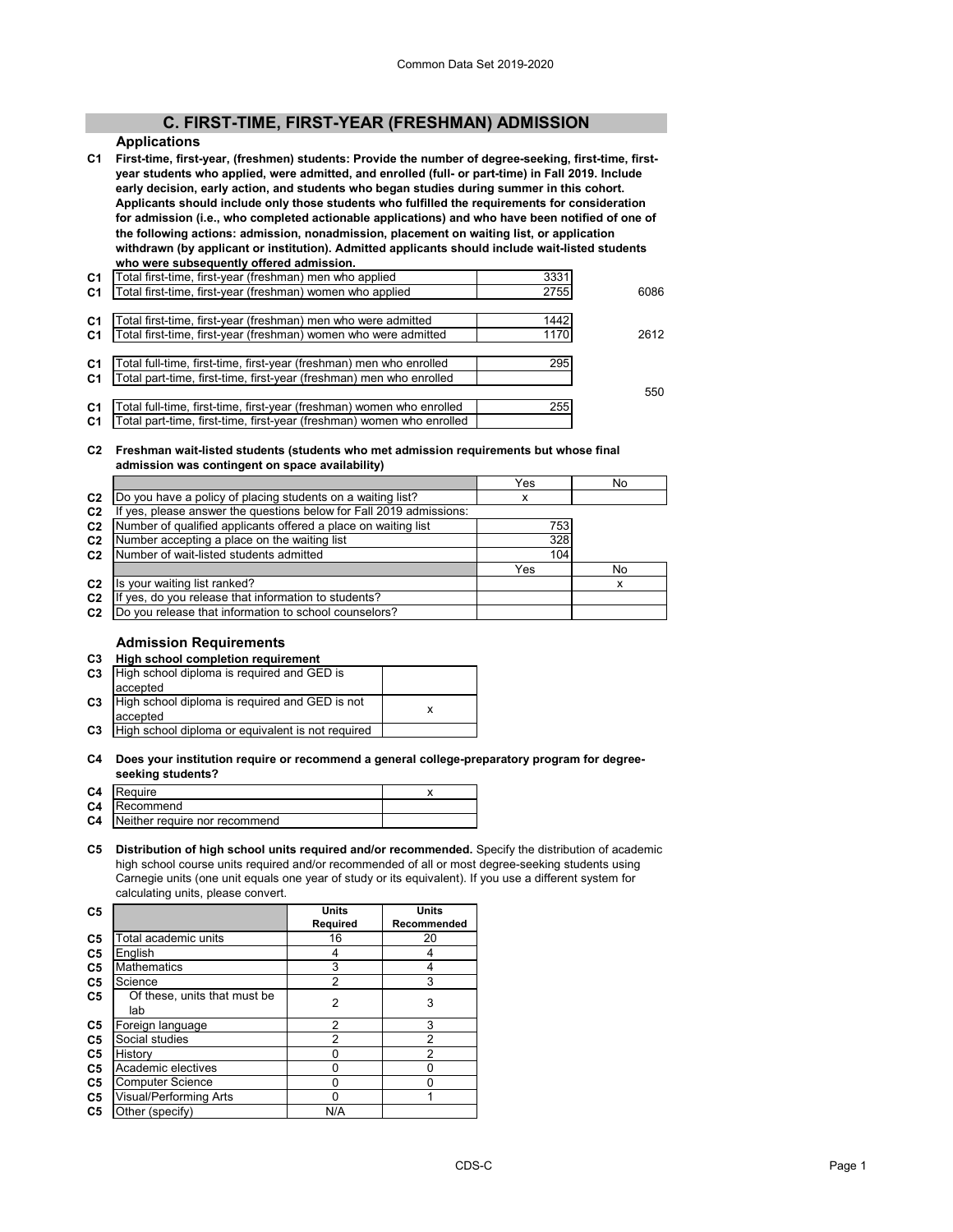## **Basis for Selection**

**C6** Do you have an open admission policy, under which virtually all secondary school graduates or students with GED equivalency diplomas are admitted without regard to academic record, test scores, or other qualifications? If so, check which applies:

| C6.            | [Open admission policy as described above for all students]       |  |
|----------------|-------------------------------------------------------------------|--|
| C <sub>6</sub> | Open admission policy as described above for most students, but-- |  |
| C6             | selective admission for out-of-state students                     |  |
| C6             | selective admission to some programs                              |  |
| C6             | other (explain):                                                  |  |
|                |                                                                   |  |

#### **C7 Relative importance of each of the following academic and nonacademic factors in first-time, firstyear, degree-seeking (freshman) admission decisions.**

| C7 |                                     | <b>Very Important</b> | Important | <b>Considered</b> | <b>Not Considered</b> |
|----|-------------------------------------|-----------------------|-----------|-------------------|-----------------------|
| C7 | Academic                            |                       |           |                   |                       |
| C7 | Rigor of secondary school<br>record | X                     |           |                   |                       |
| C7 | Class rank                          | x                     |           |                   |                       |
| C7 | Academic GPA                        | x                     |           |                   |                       |
| C7 | Standardized test scores            |                       | X         |                   |                       |
| C7 | <b>Application Essay</b>            |                       | X         |                   |                       |
| C7 | Recommendation(s)                   |                       | X         |                   |                       |
| C7 | Nonacademic                         |                       |           |                   |                       |
| C7 | Interview                           |                       |           | X                 |                       |
| C7 | <b>Extracurricular activities</b>   |                       | X         |                   |                       |
| C7 | Talent/ability                      |                       | X         |                   |                       |
| C7 | Character/personal qualities        |                       | X         |                   |                       |
| C7 | First generation                    |                       |           | X                 |                       |
| C7 | Alumni/ae relation                  |                       |           | X                 |                       |
| C7 | Geographical residence              |                       |           | x                 |                       |
| C7 | State residency                     |                       |           | x                 |                       |
| C7 | Religious                           |                       |           |                   | X                     |
|    | affiliation/commitment              |                       |           |                   |                       |
| C7 | Racial/ethnic status                |                       |           | x                 |                       |
| C7 | Volunteer work                      |                       | X         |                   |                       |
| C7 | Work experience                     |                       | X         |                   |                       |
| C7 | Level of applicant's interest       |                       |           | X                 |                       |

# **SAT and ACT Policies**

#### **C8 Entrance exams**

|                                                                            | Yes | No |
|----------------------------------------------------------------------------|-----|----|
| <b>C8A Does your institution make use of SAT, ACT, or SAT Subject Test</b> |     |    |
| scores in admission decisions for first-time, first-year, degree-          |     |    |
| seeking applicants?                                                        |     |    |

**C8A** If yes, place check marks in the appropriate boxes below to reflect your institution's policies for use in admission for Fall 2021.

| C8Al             |                                         |         | <b>ADMISSION</b> |                         |                                        |                 |
|------------------|-----------------------------------------|---------|------------------|-------------------------|----------------------------------------|-----------------|
| C <sub>8</sub> A |                                         | Require | Recommend        | <b>Require for Some</b> | <b>Consider if</b><br><b>Submitted</b> | <b>Not Used</b> |
|                  | <b>C8A SAT or ACT</b>                   |         |                  | x                       |                                        |                 |
|                  | C8A ACT only                            |         |                  |                         | x                                      |                 |
|                  | C8A SAT only                            |         |                  |                         | x                                      |                 |
|                  | <b>C8A SAT and SAT Subject Tests or</b> |         |                  |                         |                                        |                 |
|                  | <b>ACT</b>                              |         |                  | x                       |                                        |                 |
|                  | <b>C8A SAT Subject Tests only</b>       |         |                  |                         | х                                      |                 |

**C8B** If your institution will make use of the ACT in admission decisions for first-time, first-year, degree-seeking applicants for Fall 2021, please indicate which ONE of the following applies: (regardless of whether the writing score will be used in the admissions process):

**C8B** ACT with writing required

**C8B** ACT with writing recommended

**C8B** ACT with or without writing accepted **ACT ACCES ACT ACCES ACCES ACCES ACCES ACCES ACCES ACCES ACCES ACCES ACCES ACCES ACCES ACCES ACCES ACCES ACCES ACCES** 

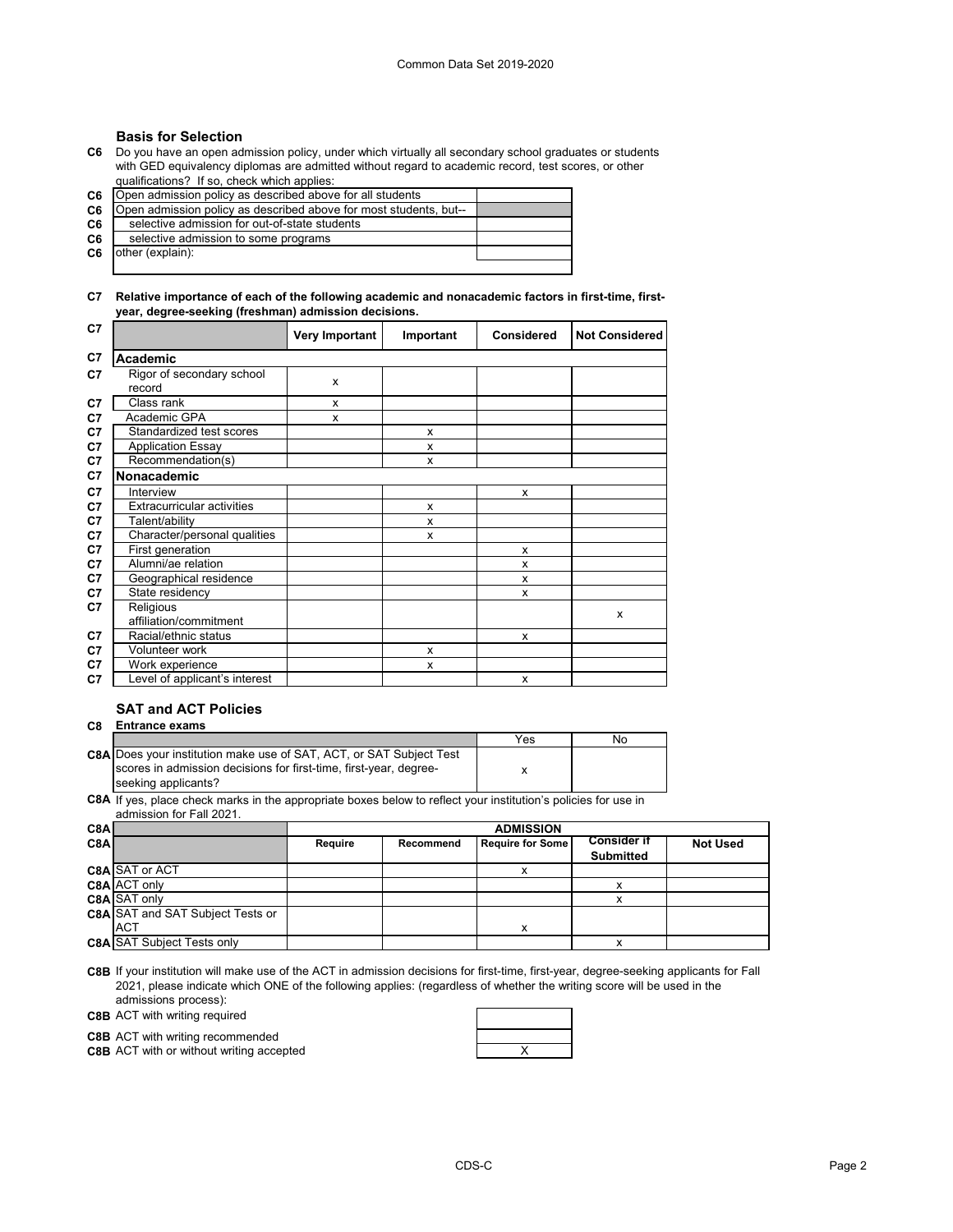- **C8B** If your institution will make use of the SAT in admission decisions for first-time, first-year, degree-seeking applicants for Fall 2021 please indicate which ONE of the following applies (regardless of whether the Essay score will be used in the admissions process:
- **C8B** SAT with Essay component required

**C8B** SAT with Essay component recommended

**C8B** X SAT with or without Essay component accepted

**C8C** Please indicate how your institution will use the SAT or ACT writing component; check all that apply:

| C8C |                                              | <b>SAT essay</b> | <b>ACT essay</b> |
|-----|----------------------------------------------|------------------|------------------|
|     | <b>C8C</b> For admission                     | х                | х                |
|     | <b>C8C</b> For placement                     |                  |                  |
|     | <b>C8C</b> For advising                      |                  |                  |
|     | <b>C8C</b> In place of an application essay  |                  |                  |
| C8C |                                              |                  |                  |
|     | As a validity check on the application essay |                  |                  |
|     | C8C No college policy as of now              |                  |                  |
|     | <b>C8C</b> Not using essay component         |                  |                  |

| <b>C8D In addition</b> , does your institution use applicants' test scores for academic advising? |     |    |  |
|---------------------------------------------------------------------------------------------------|-----|----|--|
| C8D                                                                                               | Yes | N٥ |  |

| C8D                                                                     | res |  |
|-------------------------------------------------------------------------|-----|--|
|                                                                         |     |  |
|                                                                         |     |  |
| CBE II atest date by which SAT or ACT scores must be received for fall- |     |  |

| <b>C8E</b> Latest date by which SAT Subject Test scores must be received for<br>1/15 | <b>C8E</b> Latest date by which SAT or ACT scores must be received for fall- | 1/15 |
|--------------------------------------------------------------------------------------|------------------------------------------------------------------------------|------|
|                                                                                      | Ifall-term admission                                                         |      |

**C8F** If necessary, use this space to clarify your test policies (e.g., if tests are recommended for some **C8F** Testing is optional for most applicants. Testing is required for Homeschooled students. Leadership in Medicine programs applicants must submit SAT I

**C8G** Please indicate which tests your institution uses for placement (e.g., state tests):

| C8G SAT                          |          |
|----------------------------------|----------|
| C8G ACT                          |          |
| <b>C8G</b> SAT Subject Tests     |          |
| C8G AP                           |          |
|                                  |          |
| <b>C8G</b> Institutional Exam    |          |
| <b>C8G</b> State Exam (specify): |          |
|                                  | C8G CLEP |

#### **Freshman Profile**

Provide information for ALL enrolled, degree-seeking, full-time and part-time, first-time, first-year (freshman) students enrolled in Fall 2019, including students who began studies during summer, international students/nonresident aliens, and students admitted under special arrangements.

**C9 Percent and number of first-time, first-year (freshman) students enrolled in Fall 2019 who submitted national standardized (SAT/ACT) test scores. Include information for ALL enrolled, degree-seeking, first-time, first-year (freshman) students who submitted test scores. Do not include partial test scores (e.g., mathematics scores but not critical reading for a category of students) or combine other standardized test results (such as TOEFL) in this item.** *Do* **not convert SAT scores to ACT scores and vice versa. If a student submitted multiple sets of scores for a single test, report this information according to how you use the data. For example: If you consider the highest scores from either submission, use the highest combination of scores (e.g., verbal from one submission, math from the other).**

**If you average the scores, use the average to report the scores.**

| C <sub>9</sub> | <b>Percent submitting SAT scores</b> | 59% Number submitting SAT scores | 322 |
|----------------|--------------------------------------|----------------------------------|-----|
| C <sub>9</sub> | Percent submitting ACT scores        | 23% Number submitting ACT scores | 126 |

| C <sub>9</sub> |                                   | 25th Percentile | 75th Percentile |
|----------------|-----------------------------------|-----------------|-----------------|
|                | <b>SAT Composite</b>              | 1220            | 1420            |
| C9             | <b>SAT Evidence-Based Reading</b> |                 |                 |
|                | land Writing                      | 600             | 680             |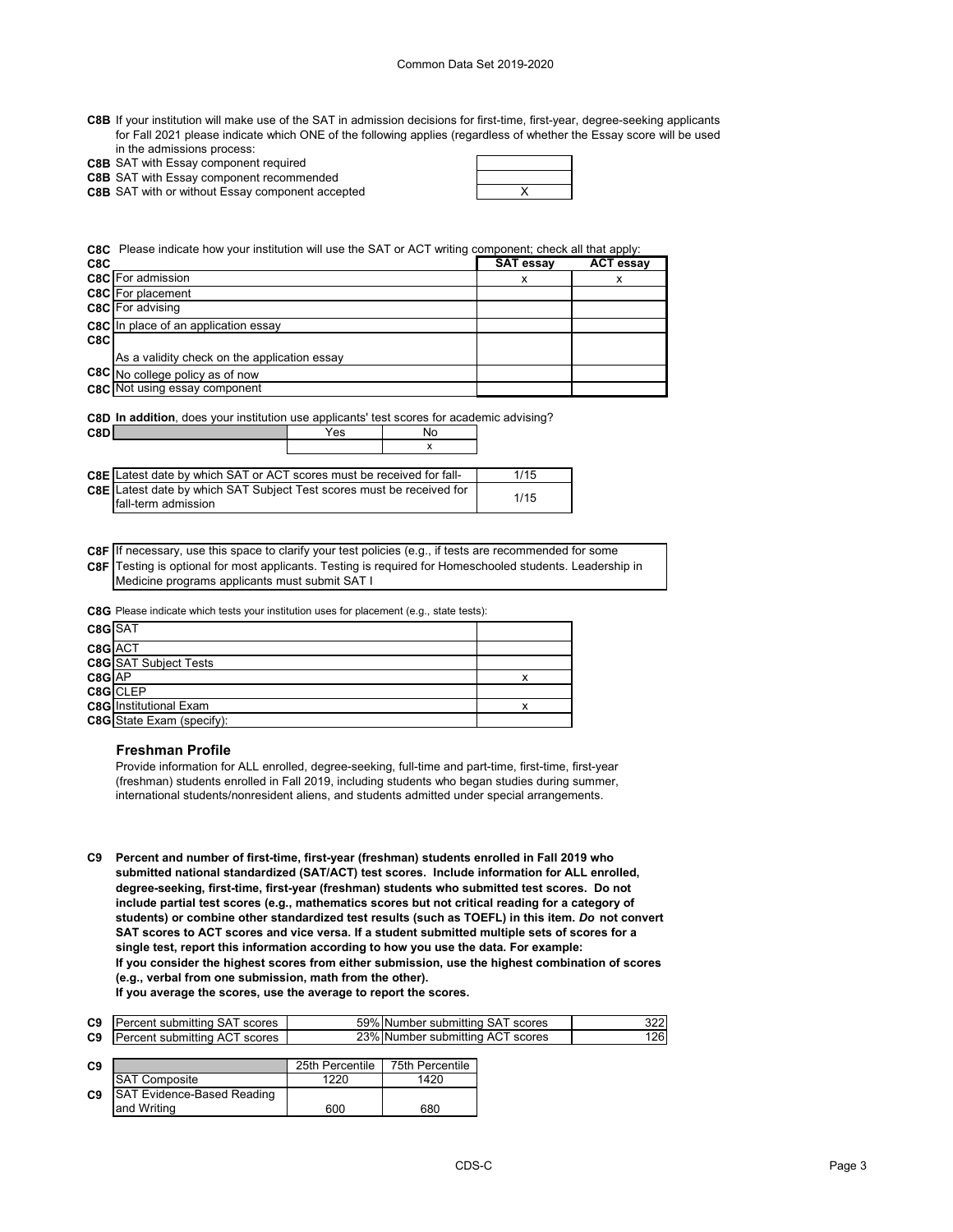| <b>SAT Math</b>      | 620 | 740 |
|----------------------|-----|-----|
| <b>ACT Composite</b> | -27 | 32  |
| <b>ACT Math</b>      | 26  | 31  |
| <b>ACT English</b>   | 27  | 35  |
| <b>ACT Writing</b>   |     |     |
|                      |     |     |

**C9** Percent of first-time, first-year (freshman) students with scores in each range:

| C <sub>9</sub> |                         | <b>SAT Composite</b> |                    |                 |
|----------------|-------------------------|----------------------|--------------------|-----------------|
| C <sub>9</sub> | 1400-1600               | 24.8%                |                    |                 |
| C <sub>9</sub> | 1200-1399               | 61.6%                |                    |                 |
| C <sub>9</sub> | 1000-1199               | 12.7%                |                    |                 |
| C <sub>9</sub> | 800-999                 | $0.9\%$              |                    |                 |
| C <sub>9</sub> | 600-799                 |                      |                    |                 |
| C <sub>9</sub> | 400-599                 |                      |                    |                 |
|                | Totals should = 100%    | 100.00%              |                    |                 |
| C9             |                         | <b>SAT Evidence-</b> |                    |                 |
|                |                         | <b>Based Reading</b> |                    |                 |
|                |                         | and Writing          | <b>SAT Math</b>    |                 |
| C <sub>9</sub> | 700-800                 | 18.60%               | 39.80%             |                 |
| C <sub>9</sub> | 600-699                 | 61.30%               | 43.80%             |                 |
| C <sub>9</sub> | 500-599                 | 18.60%               | 15.20%             |                 |
| C <sub>9</sub> | 400-499                 | 1.50%                | 1.20%              |                 |
| C <sub>9</sub> | 300-399                 |                      |                    |                 |
| C9             | 200-299                 |                      |                    |                 |
|                | Totals should = $100\%$ | 100.00%              | 100.00%            |                 |
| C <sub>9</sub> |                         | <b>ACT Composite</b> | <b>ACT English</b> | <b>ACT Math</b> |
| C <sub>9</sub> | 30-36                   | 57.90%               | 56.30%             | 40.50%          |
| C <sub>9</sub> | 24-29                   | 35.70%               | 34.90%             | 51.60%          |
| C <sub>9</sub> | 18-23                   | 6.40%                | 8.80%              | 7.90%           |
| C <sub>9</sub> | $12 - 17$               |                      |                    |                 |
| C9             | $6 - 11$                |                      |                    |                 |
| C <sub>9</sub> | Below <sub>6</sub>      |                      |                    |                 |
|                | Totals should = $100\%$ | 100.00%              | 100.00%            | 100.00%         |

**C10** Percent of all degree-seeking, first-time, first-year (freshman) students who had high school class rank within each of the following ranges (report information for those students from whom you collected high school rank information).

| <b>C10</b> Percent in top tenth of high school graduating class                           | 63% |                          |
|-------------------------------------------------------------------------------------------|-----|--------------------------|
| C10 Percent in top quarter of high school graduating class                                | 86% |                          |
| C10 Percent in top half of high school graduating class                                   |     | 98% Top half +           |
| C10 Percent in bottom half of high school graduating class                                |     | $2\%$ bottom half = 100% |
| <b>C10</b> Percent in bottom quarter of high school graduating class                      |     |                          |
| C10 Percent of total first-time, first-year (freshmen) students who submitted high school |     |                          |
| class rank:                                                                               |     | 36%                      |

**C11** Percentage of all enrolled, degree-seeking, first-time, first-year (freshman) students who had high school grade-point averages within each of the following ranges (using 4.0 scale). Report information only for those students from whom you collected high school GPA.

| C11 Percent who had GPA of 4.0                                            | 8.40%   |         |
|---------------------------------------------------------------------------|---------|---------|
| C11   Percent who had GPA between 3.75 and 3.99                           | 19.10%  |         |
| <b>C11</b> Percent who had GPA between 3.50 and 3.74                      | 21.80%  |         |
| C <sub>11</sub> Percent who had GPA between 3.25 and 3.49                 | 21.10%  |         |
| <b>C11</b> Percent who had GPA between 3.00 and 3.24                      | 15.10%  |         |
| <b>C11</b> Percent who had GPA between 2.50 and 2.99                      | 12.70%  |         |
| C <sub>11</sub> Percent who had GPA between 2.0 and 2.49                  | 1.60%   |         |
| C <sub>11</sub> Percent who had GPA between 1.0 and 1.99                  | 0.20%   |         |
| <b>C11</b> Percent who had GPA below 1.0                                  |         |         |
| Totals should = $100\%$                                                   | 100.00% |         |
|                                                                           |         |         |
| C12 Average high school GPA of all degree-seeking, first-time, first-year |         |         |
| (freshman) students who submitted GPA:                                    |         | 3.50    |
| C12   Percent of total first-time, first-year (freshman) students who     |         |         |
| submitted high school GPA:                                                |         | 100.00% |
|                                                                           |         |         |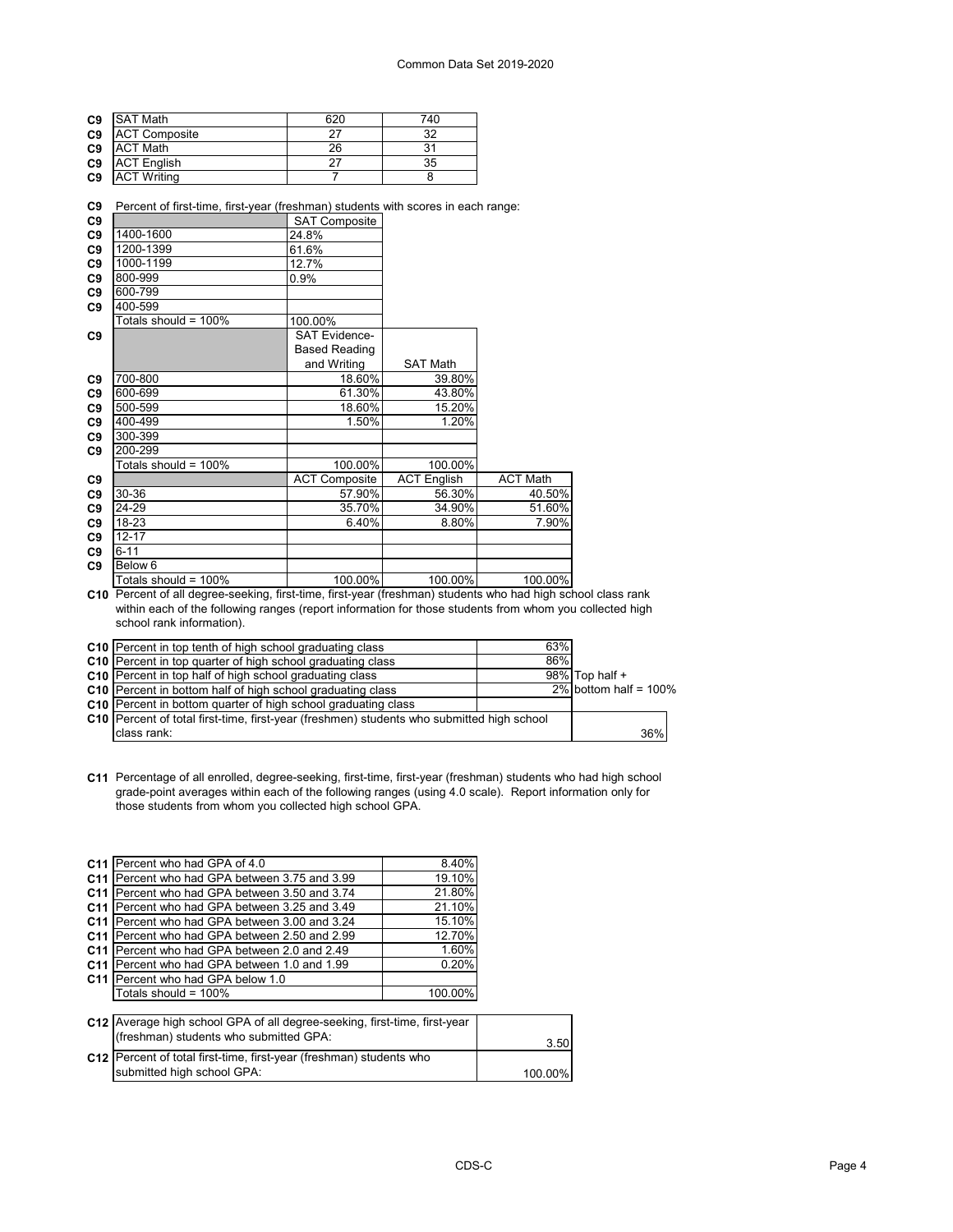# **Admission Policies**

# **C13 Application Fee C13** <u>No. 2008 No. 2013</u> **C13** Does your institution have an application fee? <br>x **C13** Amount of application fee: **C13** <u>No. 2008 No. 2013</u> **C13** Can it be waived for applicants with financial need? **C13** If you have an application fee and an on-line application option, **C13** Same fee: **C13** Free: **C13** Reduced: **C13** No. 2013 No. 2013 No. 2014 No. 2014 No. 2014 No. 2014 No. 2014 No. 2014 No. 2014 No. 2014 No. 2014 No. 20 **C13** Can on-line application fee be waived for applicants with financial need? **C14 Application closing date C14** <u>No. 2008</u> No. 2014 No. 2014 No. 2014 No. 2016 No. 2016 No. 2016 No. 2016 No. 2016 No. 2016 No. 2016 No. 20 **C14** Does your institution have an application closing date? <sup>x</sup> **C14** Application closing date (fall): **C14** Priority date: **C15** Yes No **C15** Are first-time, first-year students accepted for terms other than  $\vert$  x **C16 Notification to applicants of admission decision sent** *(fill in one only)* **C16** On a rolling basis beginning (date): **C16** By (date): 4/1 **C16** Other: **C17 Reply policy for admitted applicants** *(fill in one only)* **C17** Must reply by (date): **C17** No set date: **C17** Must reply by May 1 or within \_\_\_2\_\_\_ weeks if notified thereafter 5/15 **C17** Other: **C17** Deadline for housing deposit (MM/DD): **C17** Amount of housing deposit: **C17** Refundable if student does not enroll? **C17** Yes, in full<br>**C17** Yes, in par Yes, in part<br>No **C17** No **C18 Deferred admission C18** Yes No **C18** |Does your institution allow students to postpone enrollment after |<br>x **C18** If yes, maximum period of postponement: 2 years admission?

### **C19 Early admission of high school students**

| C19 |                                                                              | Yes | No |
|-----|------------------------------------------------------------------------------|-----|----|
|     | C19 Does your institution allow high school students to enroll as full-time. |     |    |
|     | first-time, first-year (freshman) students one year or more before           |     |    |
|     | high school graduation?                                                      |     |    |
|     |                                                                              |     |    |